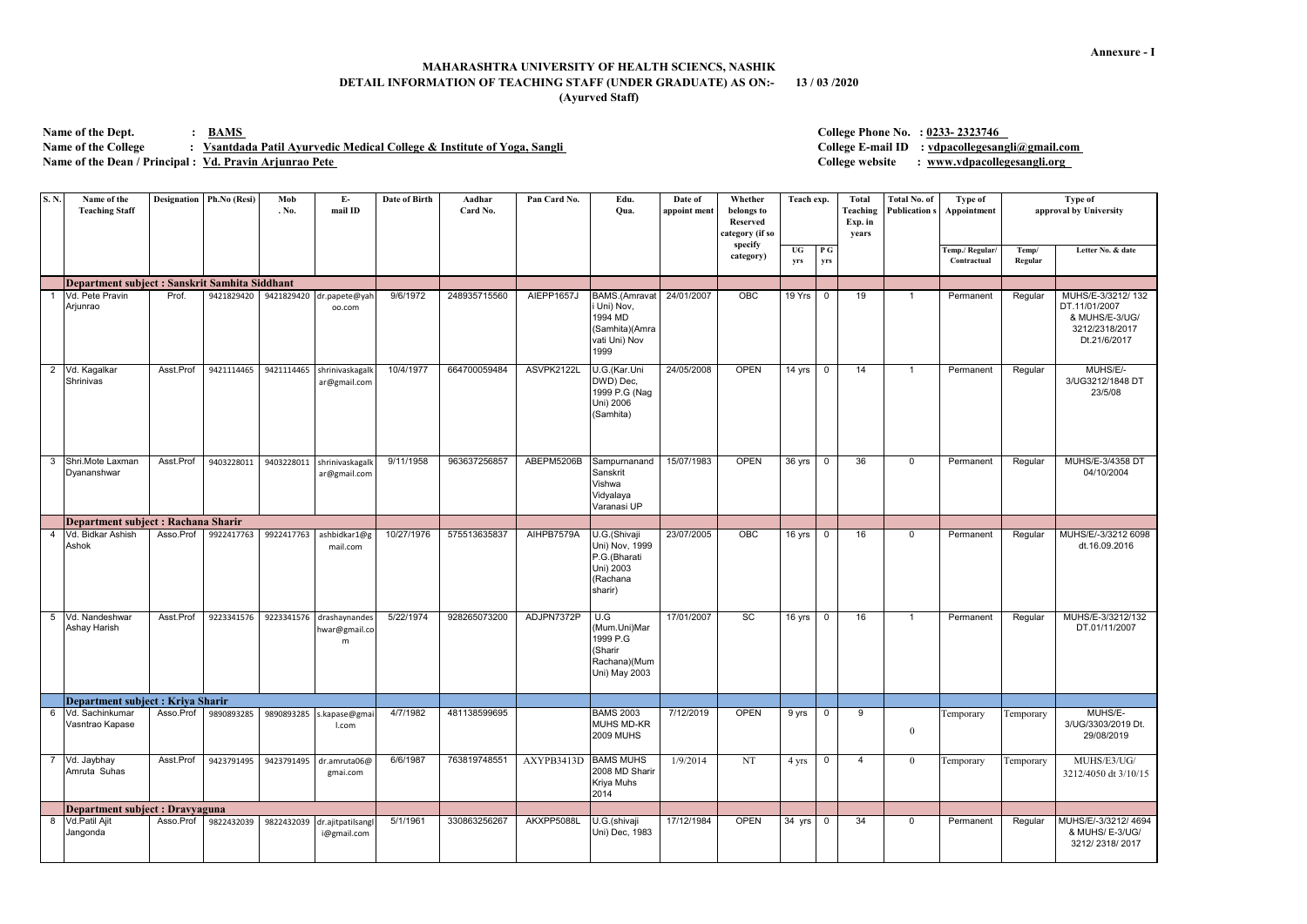|    | 9 Vd. Vaibhav B Patil                           | Asst.Prof | 9130246699            | 9130246699 | patilv875@gma<br>ul.com                             | 06/05/19985 | 289380720842 | BCJPP7177Q        | <b>BAMS RGUHS</b><br>2007, MD<br>Dravyaguna<br><b>MUHS 2017</b>                            | 29/12/2018 | Open        | 1 Yrs  | $\theta$    |                | $\bf{0}$       | Temporary | Temporary | Awaited                                                                                                        |
|----|-------------------------------------------------|-----------|-----------------------|------------|-----------------------------------------------------|-------------|--------------|-------------------|--------------------------------------------------------------------------------------------|------------|-------------|--------|-------------|----------------|----------------|-----------|-----------|----------------------------------------------------------------------------------------------------------------|
|    | Department subject : Rasashastra & B.K.         |           |                       |            |                                                     |             |              |                   |                                                                                            |            |             |        |             |                |                |           |           |                                                                                                                |
|    | 10 Vd. Kelgaonkar<br>Dinesh Damodar             | Asst.Prof | 9503844685            | 9503844685 | dkegaonkar@r<br>ediffmail.com                       | 5/1/1977    | 669694823449 | AQWPK5185E        | U.G.(Amravati<br>Uni) Oct, 1998<br>P.G.(Nag Uni)<br>Oct 2003                               | 15/01/2007 | <b>OPEN</b> | 14 yrs | $\mathbf 0$ | 14             | $\overline{1}$ | Permanent | Regular   | MUHS/E-3/3212/132<br>DT 11/01/2007                                                                             |
| 11 | vd.Chavan<br>Rashami Bhawan                     | Asst.Prof | 9850508677            | 9850508677 | chavanrashami<br>19@gmail.com                       | 10/19/1986  | 751372704272 | AOZPC4424P        | <b>UG MUHS</b><br>2009, PG<br>MUHS (Rasha<br>Shashtra & BK)                                | 1/12/2016  | <b>ST</b>   | 3 yrs  | $\mathbf 0$ |                | $\bf{0}$       | Temporary | Temporary | Awaited                                                                                                        |
|    | Department subject : Rongnidan & V.V            |           |                       |            |                                                     |             |              |                   |                                                                                            |            |             |        |             |                |                |           |           |                                                                                                                |
|    | 12 Vd Swapanil<br>Sabgonda Patil                | Asso.Prof | 8600117799            | 8600117799 | vdswapnilpatil<br>@gmail.com                        | 7/9/1984    | 470614642478 |                   | <b>UG BAMS</b><br><b>MUHS 2006</b><br><b>PG MUHS</b><br>2012<br>(Rognidan)                 |            | <b>OPEN</b> | 7 yrs  | $\Omega$    |                | $\mathbf 0$    | Temporary | Temporary | Awaited                                                                                                        |
|    | 13 Vd. Ritu Amar<br>Pednekar                    | Asst.Prof | 9822789493            | 9822789493 | pednekar.ritu<br>@gmail.com                         | 2/2/1985    | 810222302075 | BIXPP5410P        | <b>BAMS-2008</b><br><b>RGUHS MD</b><br><b>MUHS-2015</b><br>Rognidan                        | 7/8/2017   | Open        | 3 yrs  | $\mathbf 0$ | $\mathbf{3}$   | $\theta$       | Temporary | Temporary | MUHS/E-<br>3/UG/2003/2019 Dt<br>17/05/2019                                                                     |
|    | Department subject : Swasthavritta & Yoga       |           |                       |            |                                                     |             |              |                   |                                                                                            |            |             |        |             |                |                |           |           |                                                                                                                |
| 14 | Vd. Patil Ajit<br>Bhimrao                       | Asso.Prof | 9420585356            | 9420585356 | suyashsnehal@<br>gmail.com                          | 2/15/1976   | 275035073793 | AMJPP2852N        | U.G.(Shivaji<br>Uni) Nov, 1998<br>P.G.(R.G.U)<br>kar) 2004<br>(Swasthavritta)              | 24/05/2008 | <b>OPEN</b> | 14 yrs | $\Omega$    | 14             | $\mathbf 0$    | Permanent | Regular   | MUHS/E/3/UG<br>3212/1848 DT<br>23/5/08 &<br>MUHS/E3/UG/<br>3212/4050 dt 3/10/15 &<br>MUHS/E-<br>3/UG/1692/2017 |
|    | 15 Vd. Abhijeet Maruti<br>Patil                 | Asst.Prof |                       |            | 9921110722 9921110722 drabhip10@gm<br>ail.com       | 13/11/1983  | 700025818787 | AXVPP3012B        | <b>BAMS-2006</b><br><b>RGUHS MD</b><br><b>MUHS-2015</b><br>Swasvritavritta                 | 2/12/2017  | Open        | 2 yrs  | 0           | $\overline{2}$ | $\theta$       | Temporary | Temporary | MUHS/E-<br>3/UG/2003/2019 Dt<br>17/05/2019                                                                     |
|    | Department subject : Agadtantra                 |           |                       |            |                                                     |             |              |                   |                                                                                            |            |             |        |             |                |                |           |           |                                                                                                                |
|    | 16 Vd Balasaheb<br>Sadanand Patil               | Asso.Prof | 9665575839            |            | 9665575839 miirushikeshp<br>atil@rediffma<br>il.com | 20-06-1957  | 212853818250 |                   | BAMS 1981 Shi 26-03-2021<br>Uni Kolhapur                                                   |            | <b>OPEN</b> | 39 yrs | $\mathbf 0$ | 39             | $\theta$       | Temporary | Temporary | Awaited                                                                                                        |
|    | 17 Vd. Angad Ramesh<br>Shripat                  | Asst.Prof | 9970739888            | 9970739888 | ashripat@gmail<br>com                               | 29/11/1986  | 903320618398 | <b>BUXPS7721J</b> | <b>BAMS - 2009</b><br>MUHS MD-<br><b>2017 MUHS</b><br>Agadtantra                           | 7/12/2017  | Open        | 1 yrs  | $\theta$    |                | $\overline{0}$ | Temporary | Temporary | MUHS/E-<br>3/UG/2003/2019 Dt<br>17/05/2019                                                                     |
|    | Department subject : Strog Rog & Prasuti Tantra |           |                       |            |                                                     |             |              |                   |                                                                                            |            |             |        |             |                |                |           |           |                                                                                                                |
|    | 18 Vd. Katakdound<br>Shailendra Dadarao         | Prof.     | 9422472975 9422472975 |            | skatakdoud@<br>yahoo.com                            | 2/16/1975   | 367021260698 | AJPPK9297F        | U.G.(AUG.Uni)<br>Oct/ Nov, 1996<br>P.G (Nanded<br>Uni) 2001<br>(strirog-prasuti)           | 24/05/2008 | SC          | 18 yrs | $\mathbf 0$ | 18             | $\mathbf 0$    | Permanent | Regular   | <b>MUHS/E/-3/UG 32</b><br>12/1848 DT 23 /5/ 08 &<br>MUHS/E-3/UG<br>/3212/2318/2017                             |
|    | 19 Vd. Mrs. Bhide<br>Meera Sanjay               | Asst.Prof | 9503785896            | 9503785896 | meerasbhide@<br>gmail.com                           | 2/8/1961    | 704270495037 | AICPB6037A        | U.G.(Pune Uni)<br>Oct, 1983                                                                | 20/09/1984 | <b>OPEN</b> | 34 yrs | $\mathbf 0$ | 34             | 0              | Permanent | Regular   | MUHS/E/-3/3212 1517<br>dt 17-4-08                                                                              |
|    | Department subject : Kayachikitsa               |           |                       |            |                                                     |             |              |                   |                                                                                            |            |             |        |             |                |                |           |           |                                                                                                                |
|    | 20 Dr. Mehetre<br>Vishwajeet<br>Govindrao       | Prof.     | 9422622778            | 9422622778 | vgmehetre@ya<br>hoo.com                             | 6/23/1976   | 267995172700 | AJXPM6197Q        | U.G.(AUG.Uni)<br>Feb, 1999 P.G<br>(Nanded Uni)<br>2003 (K.C.)<br>Ph.D (K.C)<br>30 Nov 2011 | 24/05/2008 | OBC         | 17 yrs | $\mathbf 0$ | 17             | 7              | Permanent | Regular   | MUHS/E/-3/UG<br>3212/1848 DT 23/ 5/08<br>& MUHS/E-3/<br>UG/3212/2318/2017                                      |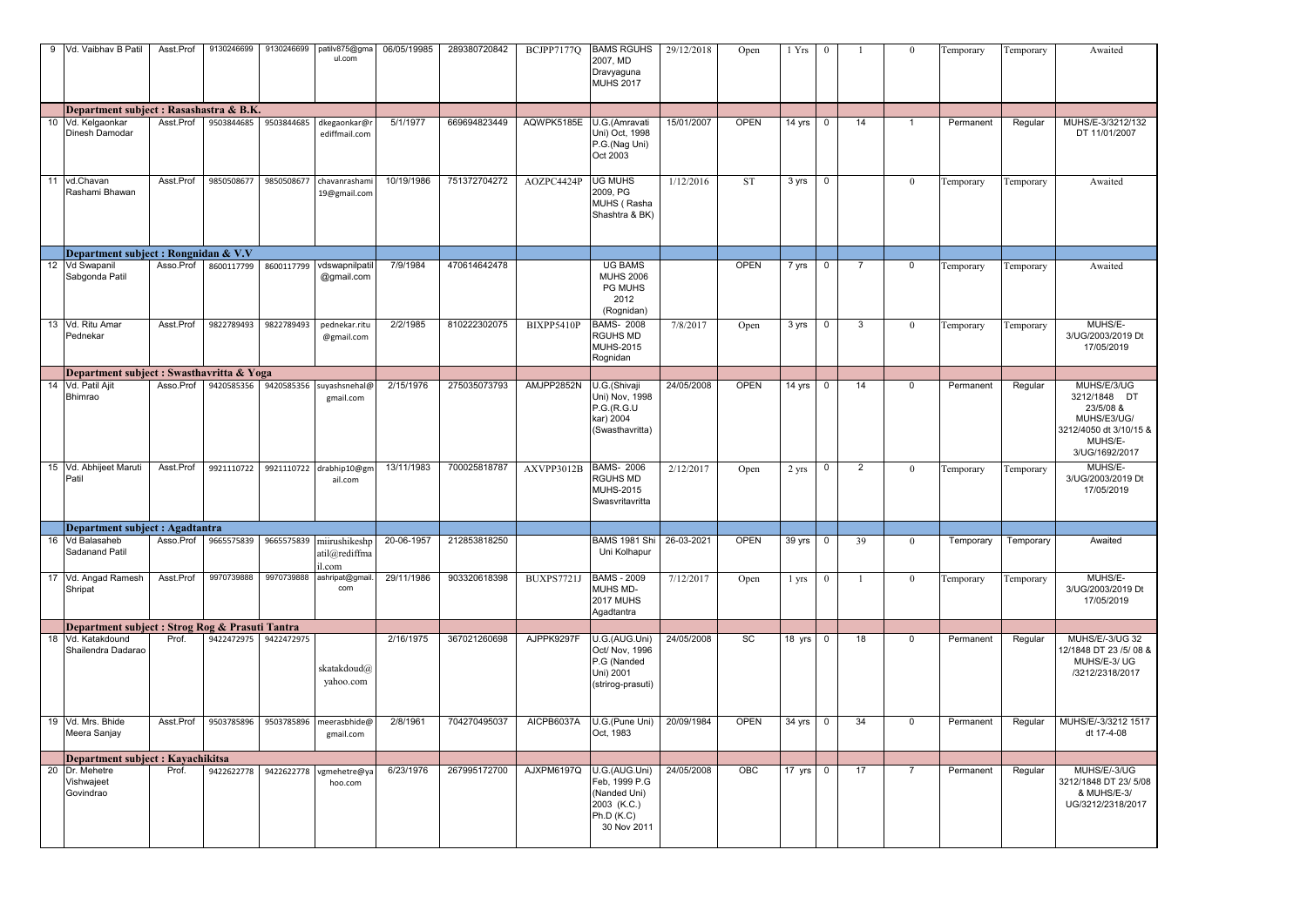|    | 21 Vd. Rajguru Milind<br>Gokul            | Asst.Prof | 9422743339 | 9422743339 | milind_rajguru<br>@yahoo.com                                 | 9/23/1973  | 955170330210 | AIOPR9631E              | U.G.(Pune.Uni)<br>oct, 1996 P.G<br>(Pune Uni)<br>2002 (K.C.)                                                      | 23/07/2005 | SC          | 17 $yrs$ | $\overline{0}$ | 17           |                | Permanent | Regular   | MUHS/E/-3/3212 2240<br>dt 15-6-05                                                                                             |
|----|-------------------------------------------|-----------|------------|------------|--------------------------------------------------------------|------------|--------------|-------------------------|-------------------------------------------------------------------------------------------------------------------|------------|-------------|----------|----------------|--------------|----------------|-----------|-----------|-------------------------------------------------------------------------------------------------------------------------------|
| 22 | Vd.Advait Prakash<br>Vaze                 | Asst.Prof | 9480544742 | 9480544742 | sangli.advait@<br>gmail.com                                  | 17/03/1990 | 462544781123 | ASVPV4370R              | <b>BAMS-2011</b><br><b>MUS MD-KC</b><br>RGUHS 2016                                                                | 2/12/2017  | Open        | 2 yrs    | 0              | $\mathbf{2}$ | $\theta$       | Temporary | Temporary | Awaited                                                                                                                       |
|    | Department subject : Shalya Tantra        |           |            |            |                                                              |            |              |                         |                                                                                                                   |            |             |          |                |              |                |           |           |                                                                                                                               |
|    | 23 Vd.Tompe Bharat<br>Shehrao             | Prof.     | 9423730336 |            | 9423730336 bharattompe@ 2/1/1973<br>gmail.com                |            | 423939123340 | ADJPT5619G              | U.G.(AUG.Uni)<br>Feb, 1998 P.G<br>(Nanded Uni)<br>2003<br>(shalyatantra)                                          | 26/05/2008 | SC          | 17 yrs   | $\overline{0}$ | 17           | $\overline{7}$ | Permanent | Regular   | MUHS/E/-<br>3/UG3212/1848 DT<br>23/5/08 & MUHS/E-<br>3/UG/3212/2318/2017                                                      |
|    | 24 Vd Patil Shekhar<br>Balgonda           | Asst Prof | 9923721866 |            | 9923721866 shekhu19ayu@ 7/19/1980<br>yahoo.com               |            | 894785123916 | DCHPP5505R              | <b>U.G. RGUHS</b><br>May 2003 &<br>M.S<br>(Shalyatantra)<br><b>RGUHS Apr</b><br>2008                              | 5/10/2012  | <b>OPEN</b> | 11 yrs   | $\overline{0}$ | 11           | $\mathbf 0$    | Permanent | Regular   | MUHS/E3/UG/<br>3212/4815 DT-<br>23/11/2011 MUHS/E-<br>3/UG 3212/4111 Dt-<br>15/10/12                                          |
|    | Department subject : Shalakya Tantra      |           |            |            |                                                              |            |              |                         |                                                                                                                   |            |             |          |                |              |                |           |           |                                                                                                                               |
| 25 | Vd. Mrs.Shete<br>Vidya Dinkar             | Asso.Prof | 7709053868 |            | 7709053868 drvidyashete@ 8/14/1963<br>gmail.com              |            | 470913045429 | ACLPS8891E              | U.G.(shivaji<br>Uni) Oct, 1986                                                                                    | 2/1/1989   | SC          | 29 yrs   | $\overline{0}$ | 29           | $\mathbf{0}$   | Permanent | Regular   | MUHS/E/-3/3212 1517<br>dt 17-4-08 &<br>MUHS/E3/UG/<br>3212/4050 dt 3/10/15<br>& MUHS/E-<br>3/UG/1692/2017                     |
|    | 26 Vd. Anilkumar Mane Asst Prof           |           | 8208025636 |            | 8208025636 dranilkumarma 9/11/1974<br>ne9@gmail.co<br>m      |            | 793073176313 | AHLPM2473M BAMS shivaji | Uni. 1998 MD<br>Shalakya<br><b>MUHS 2016</b>                                                                      | 8/9/2018   | Open        | 1 yrs    | 0              | $\mathbf{1}$ | $\bf{0}$       | Temporary | Temporary | MUHS/E-<br>3/UG/2003/2019 Dt<br>17/05/2019                                                                                    |
|    | Department subject : Kaumarbhrutya Tantra |           |            |            |                                                              |            |              |                         |                                                                                                                   |            |             |          |                |              |                |           |           |                                                                                                                               |
| 27 | Vd. Sakale Amol<br>Ashok                  | Asst.Prof | 9697713111 | 9697713111 | amolasakale@<br>gmail.com                                    | 4/13/1980  | 292438071053 | DMTPS8982M              | U.G.Shivaji Uni<br>Apr 2002<br>P.G (R.G.U H S)<br>kar) 2008<br>(Kaumar<br>bhritya)                                | 5/10/2012  | <b>OPEN</b> | 11 yrs   | $\overline{0}$ | 11           | $\mathbf{0}$   | Permanent | Regular   | MUHS/E3/UG/<br>3212/4815 DT-<br>23/11/2011 MUHS/E-<br>3/UG 3212/4111 Dt-<br>15/10/12 &<br>MUHS/E3/UG/<br>3212/4050 dt 3/10/15 |
| 28 | Vd Deepika<br>Vijaykumar Patil            | Asst.Prof |            |            | drdeepika.infa<br>8149364767 8149364767 ntcare@gmail<br>.com | 11/19/1989 |              |                         | <b>BAMS Bharti</b><br>Vidyapith 2011<br>MD<br>Kaumar bhrittya                                                     | 10/16/2019 | <b>OPEN</b> | 1 yrs    | $\mathbf 0$    | -1           | $\mathbf 0$    | Temporary | Temporary | Awaited                                                                                                                       |
|    | Department subject : Pachakarma           |           |            |            |                                                              |            |              |                         |                                                                                                                   |            |             |          |                |              |                |           |           |                                                                                                                               |
|    | 29 Vd Chougule<br>Paresh Raosaheb         | Asst.Prof | 7276755171 | 7276755171 | drpareshchoug 3/26/1982<br>ule@gmail.com                     |            | 277351868959 | APRPC8760M              | <b>UG MUHS Oct</b><br>2004<br>M.D(Panchakar<br>ma) RGUHS<br>May 2009 PhD<br>(Panchakarma)<br>TMV Pune Jan<br>2019 | 5/10/2012  | OPEN        | 10 yrs   | $\overline{0}$ | 10           | 9              | Permanent | Regular   | MUHS/E3/UG/<br>3212/4815 DT-<br>23/11/2011 MUHS/E-<br>3/UG 3212/4111 Dt-<br>15/10/12 &<br>MUHS/E3/UG/<br>3212/4050 dt 3/10/15 |
| 30 | Vd. Patil Deepa<br>Prabhakar              | Asst.Prof |            |            | 7744059312 7744059312 dilpatil@yaho<br>o.com                 | 2/25/1984  | 381667020062 | CAOPP2675L              | <b>BAMS RGUHS</b><br>2007 MD<br>Panchakarma<br>KLE Uni 2013                                                       | 7/1/2014   | Open        | 4 yrs    | $\mathbf 0$    | 4            | $\theta$       | Temporary | Temporary | MUHS/E3/UG/<br>3212/4050 dt 3/10/15                                                                                           |
|    | <b>Yoga Teacher</b>                       |           |            |            |                                                              |            |              |                         |                                                                                                                   |            |             |          |                |              |                |           |           |                                                                                                                               |